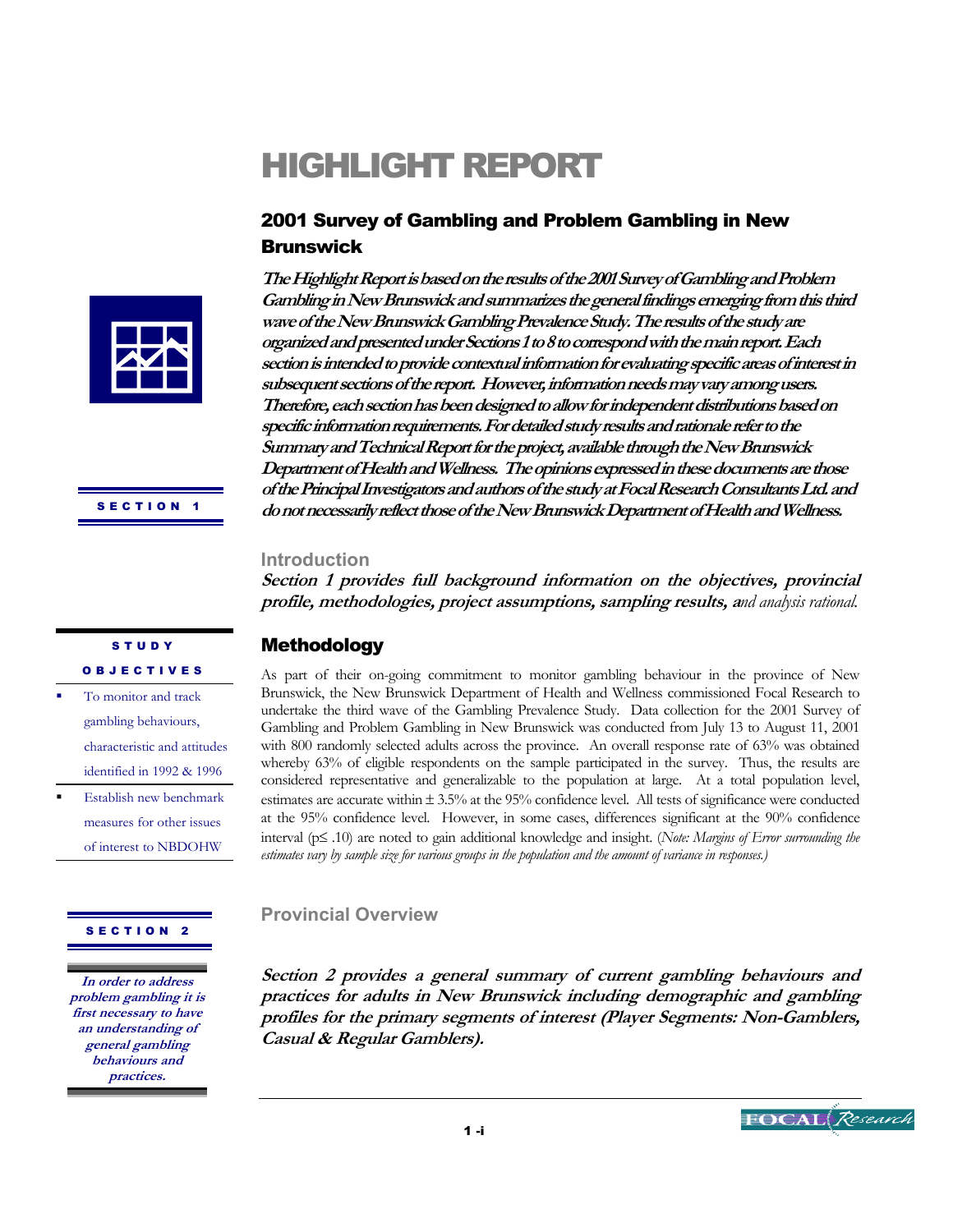

**Of the \$362.00 spent annually on gambling, per adult in New Brunswick approximately \$320.00 is allocated to regulated gaming in the province, with** <sup>≈</sup> **\$40.00 spent on other types of gambling.** 

**In 2001, almost half of adults in New Brunswick gamble on a regular basis of once a month or more, on average spending** <sup>≈</sup> **\$730.00 last year and thus contributed** ≈**95% of all gambling expenditures in the province.** 

 $\overline{a}$ 

# General Involvement in Gambling

- 81% of adults have participated in a gambling activity during the past year
- 34% of adults gambled on a infrequent or sporadic basis during the last year playing less than once per month (Casual Gamblers)
- 47% of adults gambled at least once a month or more on a regular basis last year (Regular Gamblers), with 31% of adults typically taking part in a gambling activity every week

#### Gambling Expenditures

**On average, it can be estimated that approximately \$362.00 (out-of-pocket) per adult was spent last year on gambling in New Brunswick. This represents per capita (adults 19 yrs+) gambling expenditures of approximately \$30.00 per month.1** 

The majority (89%) of gambling dollars are spent on regulated games of chance available in New Brunswick including lottery tickets, VLT's, Pro Line sports lottery, bingo, harness racing, and charitable tickets. This suggests that over the past year, on average, \$320.63 per adult, was contributed to provincial gaming revenues. This figure falls within 1% of actual revenue estimates for 2000/2001 (See Section 1: 2000, 2001 Gambling Expenditures and Revenues in New Brunswick).

Approximately \$40.00 per adult is spent on other games of chance, either out-of-province casino gambling or unregulated games such as card games, sports pools, Internet gambling, or other informal bets and wagers.

#### Regular versus Casual Gamblers

**Those who have gambled in the last year** represent 81% of the adult population in New Brunswick and contribute 100% of annual gambling expenditure in the province. However, there are distinct differences between those who gamble on a regular on-going basis as compared to those who only take part in gambling in a more impulsive infrequent manner

**Those who take part in gambling activities are a regular and consistent monthly basis** represent approximately 47% of adults in New Brunswick. These **Regular Gamblers** spent on average \$61.00 per month or approximately \$730.00 last year on gambling. Based on the findings it can be estimated that in 2001, Regular Gamblers in New Brunswick contributed approximately 95% of all gambling revenues in the province

**About one-third of respondents only gambled on a casual infrequent basis (less often than once per month)**, spending on average \$56.00 last year on gambling. These **Casual Gamblers** collectively only account for 5% of total gambling expenditures in New Brunswick.

<sup>1</sup> Expenditure estimates are derived based on the reported amount spent by respondents out-of pocket (excluding winnings) each time they played a specific game of chance. Annual expenditures are then calculated based on number of times played per week, per month or per year for each gambling option and combined for total expenditures. This approach enhances the accuracy of gambling expenditure estimates and consistently yields aggregate expenditure results that fall within  $\pm 3\%$  of actual revenue figures. (Refer to Section 1 Technical Report for detailed information surrounding expenditure estimates)

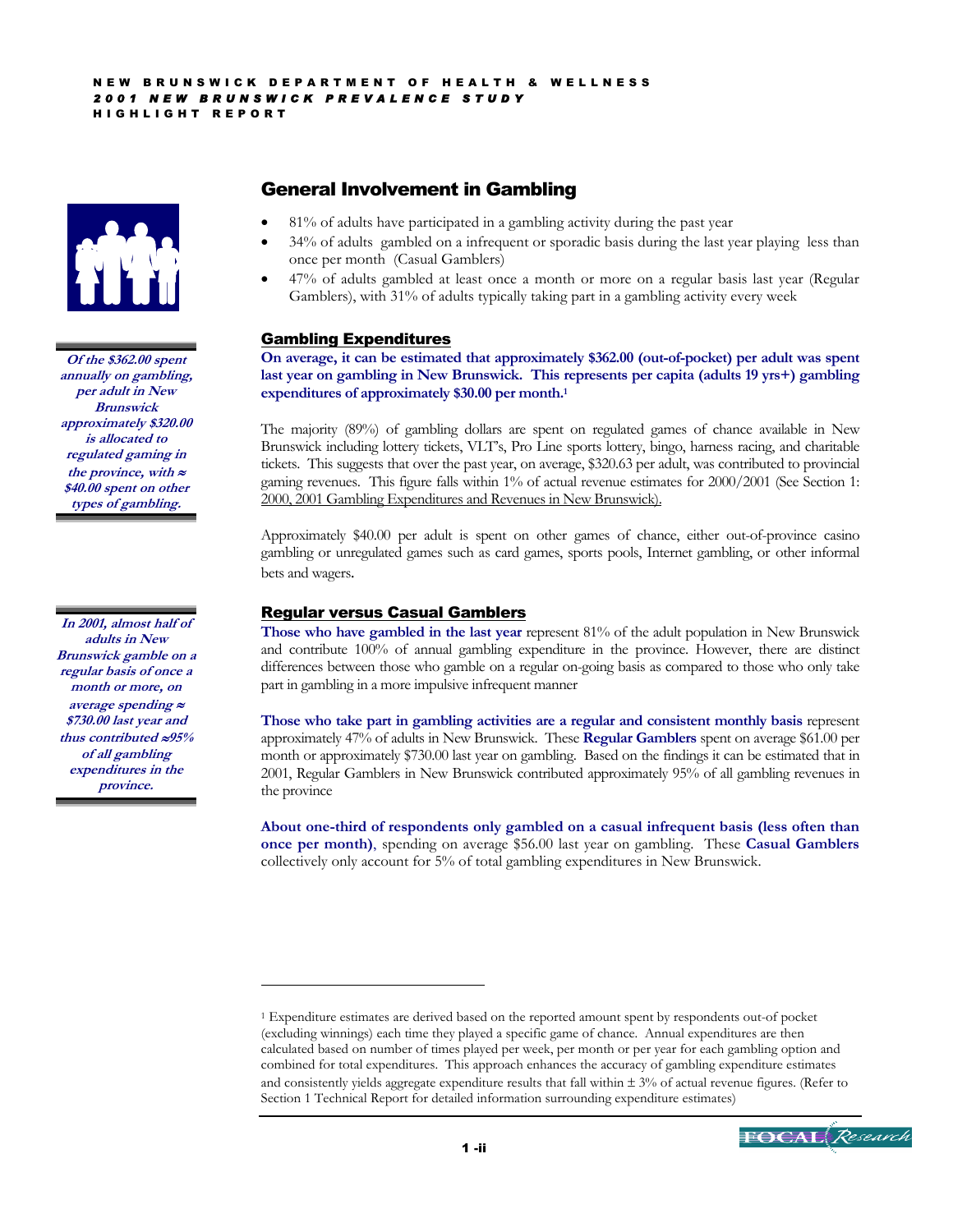**Play of lottery ticket games, especially draw games, is the most prevalent form of gambling in New Brunswick. Approximately threequarters of the adult population purchased a ticket in the last year with one in every two adults playing once a month or more on a regular basis.** 

**Video Lottery (4%) and Bingo (6%) are the only other games played on a regular basis by a significant core group of players.** 

**The 35% of adults who only play lottery ticket type games regularly each month are contributing 35% of gambling expenditures. However, the 12% of adults in NB who gamble on other types of games on a regular basis each month, especially VLT's and Bingo, collectively are accounting for 60% of all gambling expenditures revenues.** 

SECTION 3

**The Trend Analysis** 

# Types of Gambling

**Play of Lottery ticket games especially draw games is the most prevalent form of gambling. Over three-quarters (79%) of the adult population in NB purchased a lottery type ticket in the last year** including ALC lottery draws (67%), Scratch n' Win instant tickets (40%) break-open tickets (10%) as well as charity raffles/draws (38%).

**Conversely, over the past year only 37% of adults engaged in any of the other types of gambling activities combined** including, VLT's (15%), Bingo (11%), casino gambling (9%), sports betting (6%) harness racing (2%), and other types of bets, wagers (9%).

#### **Similar to play in the last year the majority of regular gambling in New Brunswick is also driven by lottery ticket type games:**

- **Almost half of adults (43%) purchased at least one lottery ticket on a regular monthly basis,** especially ALC Draw games (37%), and to a much lessor extent Scratch n' Wins (14%), Break-open tickets (4%), and charity raffles and draws (4%).
- **Only 12% of adults in NB are taking part in other non-lottery ticket type games on a regular basis.** The only other type of gambling played regularly by more than 1% of the population is video lottery (4%) and Bingo (6%).

#### **Despite the fact more adults participate in lottery ticket play revenues are strongly skewed towards those who play other games of chance:**

- The majority (75%) of those who gamble each month are exclusively buying lottery tickets. These regular ticket players represent 35% of adults in New Brunswick and account for 35% of gambling expenditures in the province.
- Only 25% of regular players engage in other non-lottery ticket type gambling each month primarily in addition to lottery ticket games. The average monthly expenditure for these regular gamblers is over six times higher than that of the lottery ticket only player ( $\approx$  \$190.00 versus  $\approx$  \$30.00). These gamblers represent 12% of adults in NB and are contributing 60% of total gambling expenditures in the province.

**Therefore, although regular lottery ticket play is more common, it is regular involvement in other games of chance, especially VLT's and Bingo that drive the majority of gambling expenditures in New Brunswick. The 12% of adults who gamble regularly on other types of gambling, primarily in addition to lottery tickets, are spending six times more on gambling than the 35% of adults who only take part in lottery ticket play each month. Thus, the type of gambling adults take part in is a strong indicator of risk for high expenditure.** 

**Trend Analysis – 1992, 1996, & 2001** 

## **Section 3 provides a comparative analysis of changes in key tracking indices identified in the previous studies.**

| Comparative involvement in Gambling, 1992, 1990 & 2001 |                   |                   |                   |
|--------------------------------------------------------|-------------------|-------------------|-------------------|
|                                                        | 1992<br>$(n=800)$ | 1996<br>$(n=800)$ | 2001<br>$(n=800)$ |
| Ever Gambled                                           | $87\%$            | $92\%$            | $89\%$            |
| Gambled In Past Year                                   | 80%               | $84\%$            | $81\%$            |
| Regular Weekly Gambling                                | $36\%$            | $41\%$            | $31\%$            |

**Comparative Involvement in Gambling, 1992, 1996 & 2001** 

Note: Shading represents significant differences at the 95% confidence level. ↑↓ Indicates direction of change.



1 -iii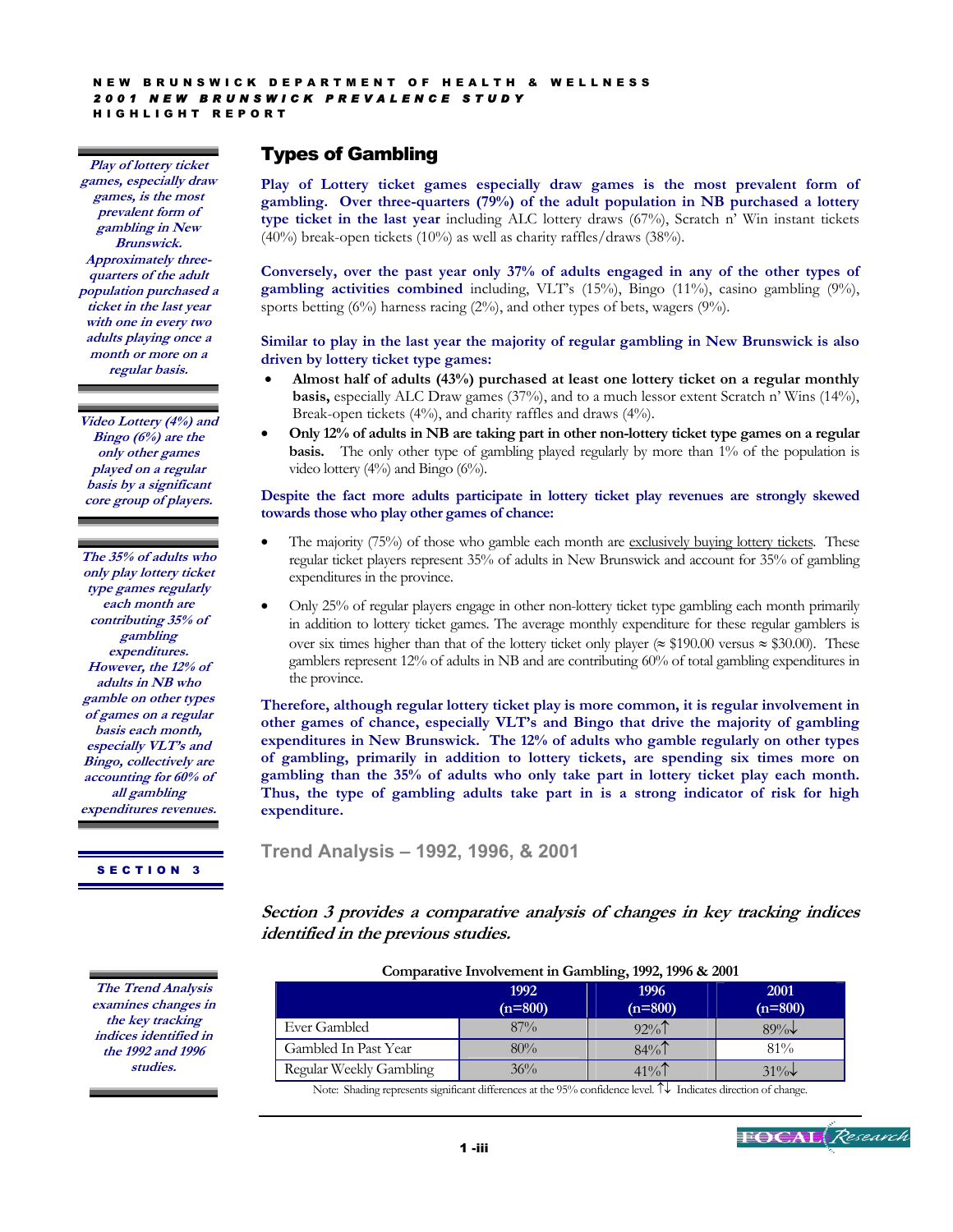**The percent of adults generally involved in gambling activities has declined significantly since the gains noted in 1996 and is now highly similar to levels noted a decade ago in 1992. While a similar percent of adults have gambled in the past year the percent taking part on a regular weekly basis has declined.** 

# Changes in Gambling Behaviours

Overall, with the exception of an increase in the percent of adults who have tried slot machines (at a casino), it appears that play of most games of chance in New Brunswick has declined significantly since 1996. The decline in participation levels mean that fewer adults are taking part in specific gambling activities in 2001 than in previous years, in particular 1996, and tend to be involved in fewer different types of gambling activities each month.

Only for bingo did regular weekly playing patterns remain stable suggesting that for these most loyal players Bingo is a fairly entrenched activity.

Despite the fact that regular weekly gambling has declined in New Brunswick, there has been a significant increase in gambling revenues since 1996 (see Section 1.0 Technical Report– 2001 Gambling Revenues). Therefore, the results suggest that while fewer adults took part in any specific gambling activity during 2001, those who are continuing to gamble are spending at higher levels

Due to insufficient information from the waves of the study, statistical testing could not be conducted for the average monthly expenditures among gamblers of specific games. **However, it appears that average monthly expenditures have increased strongly since 1996 for lottery draws (from \$10.93 to \$17.25), instant-win lottery tickets (from \$6.71 to \$12.44), video lottery (from \$20.83 to \$63.18), and bingo (from \$31.59 to \$67.01).** 

Key Observations include:

- The percent of adults involved in **regular lottery ticket play** has dropped back to pre 1996 levels. The expansion of lottery tickets products available in 1996 appears to have had only a temporary effect in increasing the number of adults taking part in lottery ticket play. Regardless those who are purchasing lottery tickets are spending at significantly higher levels than was the case in1996.
- The percent of adults who have ever tried **video lottery** has remained stable since 1992, suggesting that few new players have been attracted to the games. In fact, there is evidence that the player base for video lottery games is contracting, with fewer adults having played in the last year (15% versus 19%) and regular weekly play having declined by approximately 50% (2% versus 4%). Regardless, the continuing growth in video lottery revenues suggests that those who are continuing to play the games are spending at much higher levels.
- As noted for video lottery, trial of **Bingo** has remained stable since 1992, with approximately onequarter of adults having ever tried the game. Play in the last year for bingo has declined from 17% in 1996 to 11% in 2001. However, regular weekly play remained constant (4%). This suggests that fewer casual or occasional players were involved with bingo in 2001 than in 1996.
- Trial of **slot machines** by adults in NB has increased by 150% since Casino Gambling was introduced in Nova Scotia (8% versus 20%). The percent of adults who have tried slots is now similar to that noted for VLT"s (22%) and Bingo (24%). Due to less accessibility to the machines, regular playing patterns for slot s are not in evidence.
- The introduction of the **regulated sports lottery** does not appear to have led to an increase in the number of adults in the province who are involved in sports betting. Rather, for the most part, it seems to have appealed to a distinct group who was already involved in unregulated wagering on sports or sports pools. In 2001, 5% of adults have tried the ALC sports lottery game, with 4% having played in the past year. Due to small sample sizes for sports bettors, it is unclear if greater accessibility to regular sports betting has lead to an increase in expenditures by the small minority of those who play the games.

**Although fewer adults are involved in regular gambling in 2001, those who are gambling are involved at a more intensive level and appear to be spending more time and money gambling then was the case 5 years ago.** 

**Among those who participate annually in lottery tickets, video lottery and bingo, expenditure appears to have increased, largely due to increased expenditure among the most frequent or Regular Weekly Players.** 

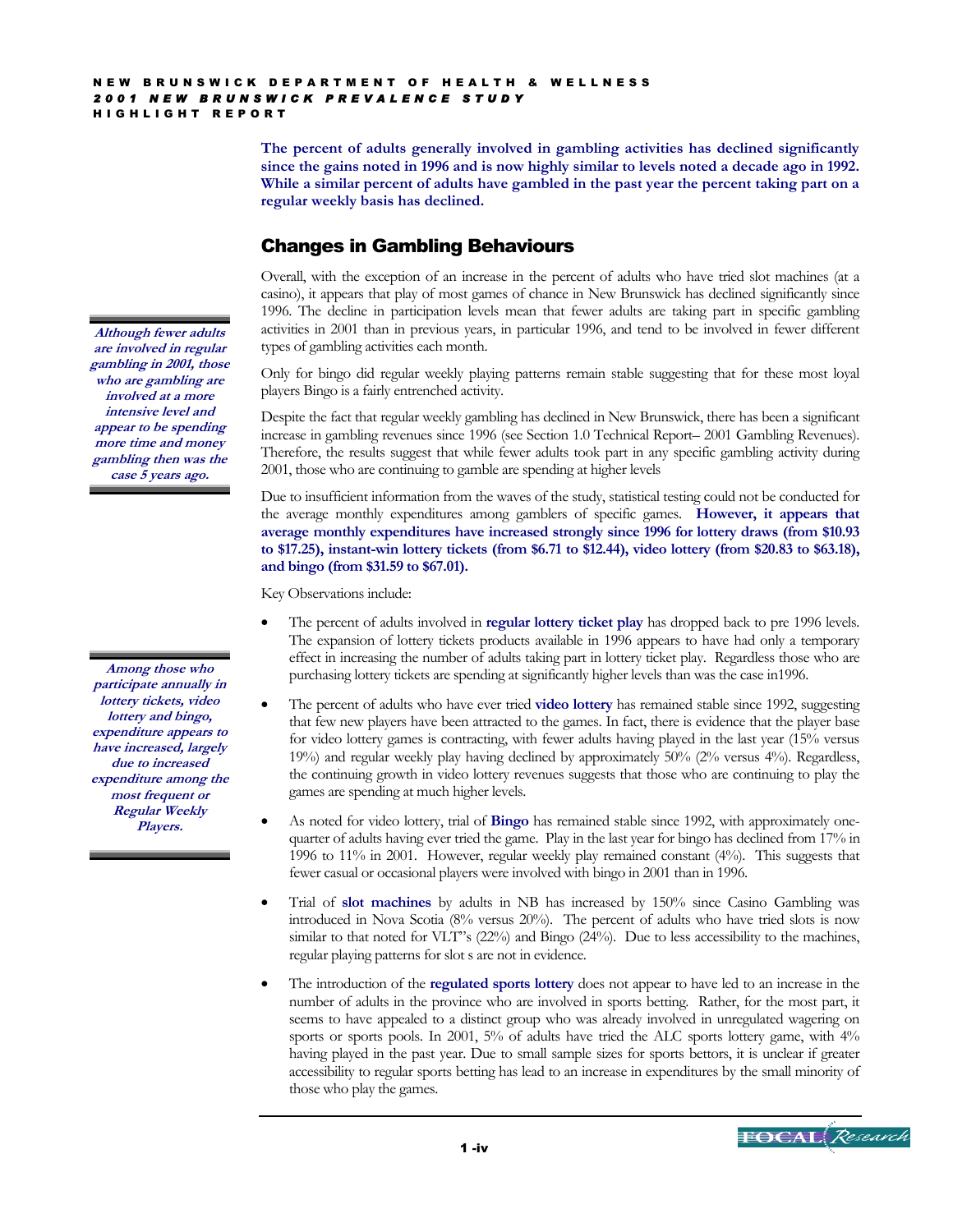#### SECTION 4

**The CPGI results from a collaborative process between the provinces specifically designed to track the prevalence of problem gambling in the Canadian general population.** 

| 2001 CPGI             |       |  |  |
|-----------------------|-------|--|--|
| <b>SEGMENTSFOR</b>    |       |  |  |
| <b>ADULTS IN NB</b>   |       |  |  |
| Non-Problem           | 91.9% |  |  |
| Low Risk              | 4.9%  |  |  |
| Moderate Risk         | 1.8%  |  |  |
| Problem Gambling 1.4% |       |  |  |

**The results suggest that anyone who gambles is at some risk for developing problems and this risk increases the more the individual gambles. However, there are indications that certain groups in the population may be more vulnerable.** 

**Measures of Problem Gambling** 

**Section 4 presents the results for the CPGI measurement of problem gambling as well as a comparative analysis with previous SOGS-based estimates in 1992 & 1996. The prevalence of problem gambling is examined at a total population level with additional analysis undertaken to further identify risk factors.** 

# The Canadian Problem Gambling Index (CPGI)

The 2001 Survey of Gambling and Problem Gambling in New Brunswick used the Canadian Problem Gambling Index (CPGI) as the measure of problem gambling. The measure was recently developed under the aegis of the Canadian Centre on Substance Abuse for the Inter-Provincial Task Force on Problem Gambling. Unlike its predecessors such as the South Oaks Gambling Screen (SOGS) and the DSM – IV, the CPGI was designed specifically for screening in the general population.

#### Problem Gambling Prevalence

**The results suggest that the prevalence of problem gambling in New Brunswick currently fall between .6% and 2.2% of the adult population with an additional .9% to 2.7% at moderate risk for problem development.** 

The primary difference compared to the previous two measures is an increase in the proportion of adults in New Brunswick who personally feel that their gambling is a problem. Overtime, self-identification of problem gambling has more than doubled from ≈1% in 1992 to 2.4% in 2001.

Based on the CPGI classification:

- Approximately 14% Regular Gamblers are at some level of risk for problem gambling, compared to ≈4% of Casual Gamblers. Moreover, the Regular Player segment has three times as many players qualifying as Problem Gamblers than the Casual Player segment (2.7% vs. 0.7%).
- **Almost half of Regular Video Lottery Players (44%) are at some degree of risk, with 19% qualifying as problem gamblers. This proportion of problem gambling is at least four times higher than that noted for regular play of any other game of chance.**
- In general, Regular Bingo players in NB tend to have higher risk levels for problem gambling than Regular Lottery Ticket players (15% are at least moderate risk for problem development versus 7% of lottery ticket players), however, there is no difference in the percent of those in either group who are identified as being problem gamblers (3-5%).

#### Demographic Differences in Risk for Problem Gambling (CPGI)

The results suggest that, for the most part, the demographic characteristics associated with gambling in general, and regular play in particular, also tend to be related to risks for problem gambling. This means that, while demographic characteristics influence the opportunity or likelihood of an individual engaging in gambling activities, once an individual takes up gambling there are few distinctions among those who are at risk for developing problems.

**The only statistically significant demographic differences observed for those scoring at Moderate Risk levels or higher on the CPGI are related most strongly to gender and marital status.** In the current study, men who gambled in the past year are 3 times more likely than women who gambled to score as being at moderate risk or higher for problem gambling (6% versus 2%). Likewise, those gamblers who are single had risk levels three times that noted for those gamblers who are married/living with a spouse or partner (9% versus 3%).

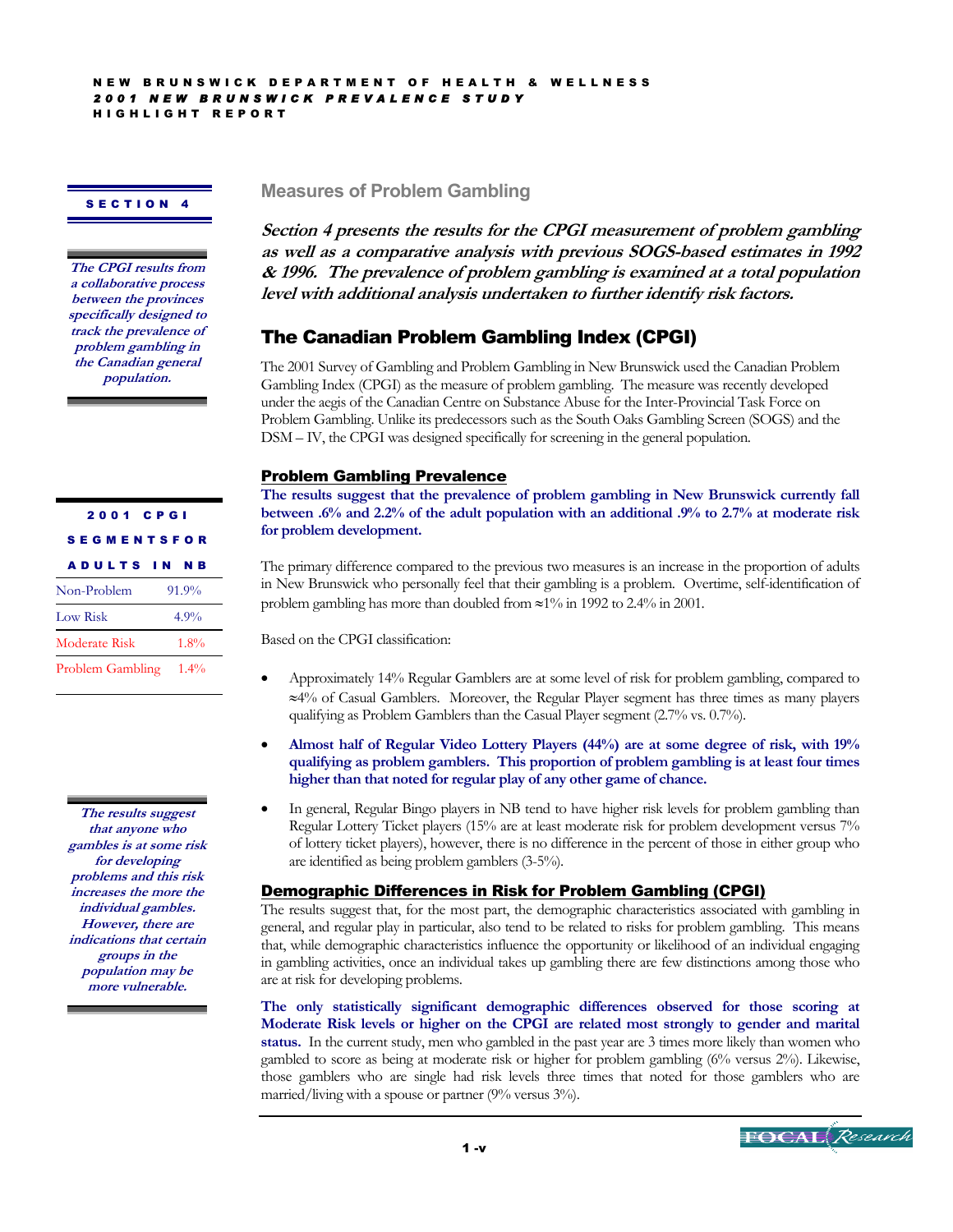#### HIGHER RISK GROUPS IN NB

#### males

- younger adults (19-34yrs)
- non-university educated
- unemployed
- higher incomes (\$50k+)
- single, never married
- widowed or divorced

# LOWER RISK GROUPS IN NB

| women                  |
|------------------------|
| older adults $(55yr+)$ |
| university educated    |
| homemakers             |
| those who are retired  |
| mid level household    |
| incomes (\$25k-\$50k)  |
| married or cohabiting  |
|                        |

### SECTION 5



It appears that the primary distinctions among those adults who are more likely to be at any risk for problem development are related to lifestyle and accessibility to play. Once they have started to gamble those who have greater exposure to gambling activities, access to financial resources and who have less time constraints and/or other responsibilities/obligations, are able to dedicate more time and money to gambling.

For example, compared to women, men in New Brunswick are: more likely to be employed on a fulltime basis (63% versus 48%), have higher household incomes (>\$50,000: 59% versus 41%), more inclined to have never married (24% versus 16%), are less likely to have children living in their household (35% versus 45%), and religion plays a less important role in their life (26% versus 48%). Consequently**, men can be characterized as having less family obligations and religious influence, greater access to a regular pay cheque, and higher incomes than woman. They are also more likely to be exposed to gambling opportunities. All of these factors appear to facilitate involvement in gambling and collectively contribute to higher risk for males in New Brunswick.** 

**The presence of a spouse or partner appears to act as a regulatory influence in mitigating risk for problem gambling,** Conversely, this relationship could have a strong negative affect if the spouse is also heavily involved in gambling. Regardless, those gamblers who are single or are no longer in a spousal relationship (widowed or divorced) are at greater risk for developing problems than those gamblers who are married

**It appears that women, older adults (55 years or older), and those with University education are currently at lower risk for problem gambling in New Brunswick**. The results reflect response towards the current mix of gambling options available in the province. Any changes in distribution strategies, or types of gaming available could impact these groups. For example, in Nova Scotia the introduction of casino gaming has had a significant impact on gambling by seniors in the province. Prior to casino gaming, older adults in the province were least likely to be involved in gambling and thus, to develop problems. While seniors in general are less inclined to be gamblers than younger adults, it was found that those seniors who took up regular play of gambling machines (slots or VLT's) were at significantly greater risk for developing problems than most other segments in the population. (Refer to NSDOH 1997/98 Nova Scotia VL Players Study, NSAGA 1999/00). In New Brunswick a similar trend is evident; Older adults (55yrs+) are less likely to take part in gambling but once they have tried the games they are more likely to take up regular rather than casual playing patterns.

# **Exposure to Problem Gambling**

**Section 5 examines the impact of problem gambling at a household, family, and community level in terms of exposure to problem gamblers and the types of gaming associated with problems.** 

Determining overall exposure to problem gambling is an effective indicator of the magnitude of impact a relatively small group of individuals can have on the population at large. It also provides valuable practical information in assessing public perceptions and the potential demand for information, education and support services beyond treatment provision.

In 2001, exposure to problem gambling in New Brunswick appears to be very pervasive. **Overall, it can be estimated that half of all adults in New Brunswick personally know at least one individual who has experienced problems with their gambling. The majority of this exposure is driven by the behaviour of friends and/or acquaintances rather than the more direct influence of household or family members.** 

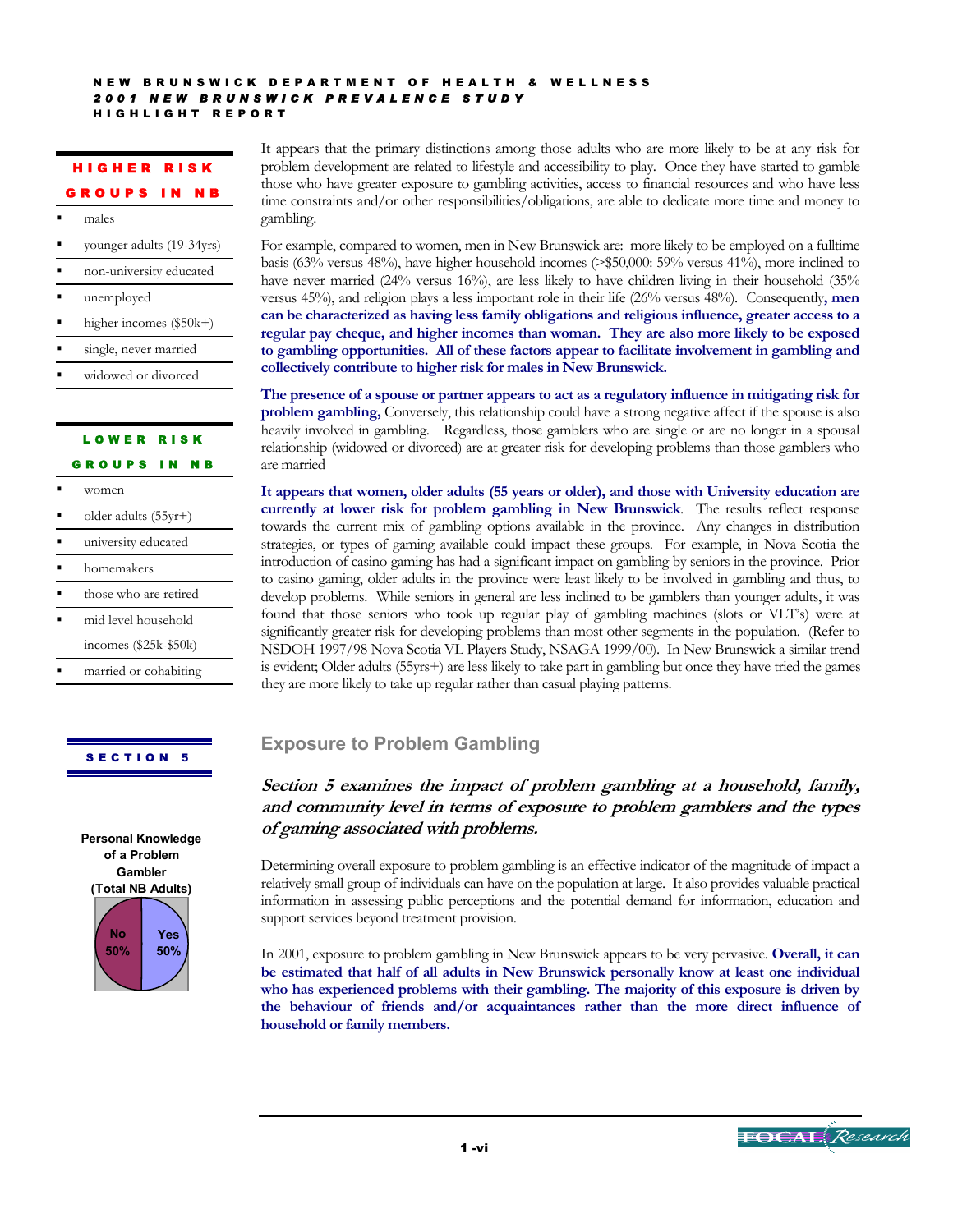**Approximately one in six adults in New Brunswick (17%) report firsthand knowledge of a problem gambler, either in his/her immediate household (6%) and/or through other family members (13%). Collectively, this more direct exposure is noted by approximately onethird (34%) of all those who personally know of someone with a gambling problem.** 

> TYPE OF PROBLEM GAMBLING VLT's Only 77% VLT's & Others 14% Other Only 9%

- Currently, approximately 2% of respondents indicate that they themselves are or were involved in problem gambling at some time, with 5% noting that someone else in the household has experienced difficulties when gambling. Similar to results in Nova Scotia, 31% of those who selfidentified involvement in problem gambling report living with another problem gambler (1997/98 NSDOH VL Players Study). As a result, it can be estimated that approximately 6% of adults in New Brunswick are living in households in which one or more problem gamblers reside.
- Currently, there are 13% of adults who report exposure through family members living outside of their household, either immediate family such as parents, children, siblings, grandparents (7%) or other relatives such as aunts, uncles, cousins (8%).
- In total, 42% of respondents personally know friends, acquaintances or co-workers who they believe have experienced problems with their gambling. Two-thirds of those adults in New Brunswick who have any first hand knowledge of a problem gambler exclusively cite exposure through nonfamily members, who live outside of an individual's household.

#### **The results suggest that for every problem gambler in New Brunswick approximately 2 to 3 other people are directly affected at a household level, with almost 10 other adults exposed through extended family.**

### Types of Gambling Associated with Problems

In New Brunswick, problems with gambling are generally perceived as game specific in nature rather than as a broad based problem associated with all or most gambling activities. Overall, only 1% of respondents indicated that they knew someone for whom gambling in general is or was a problem.

- **Undoubtedly, video lottery is the primary gaming activity associated with problem gambling in New Brunswick** with 43% of all adults indicating personal knowledge of at least one individual who has experienced difficulties with the machines. Regardless of an individual's relationship to the problem gambler, VLT's are reported to be playing a role in 85% to 95% of the problem gambling that adults are exposed to in New Brunswick. In fact, only 5% of adults or 9% of those who know a problem gambler, note exposure to problem gambling that is **not** related to video lottery.
- **In New Brunswick, Bingo is a distant second to VLT's in terms of its association with problem play, although this type of gambling is mentioned more often as a problem than any of the other forms of gambling.** Bingo is seen to be playing a role in problem gambling by approximately 5% of adults or 9% of those who know of someone with a gambling problem. Problems with Bingo increase to 14% for those who report having a problem gambler living in their household as compared to 2% - 4% noting problems related to lottery ticket play or casino-type gaming.

SECTION 6

**Awareness & Use of Problem Gambling Services**

**Section 6 examines the awareness of general and specific problem gambling support services for both the gambler and for family members. Awareness levels are compared among key segments. Use of gambling services is profiled and familiarity with government initiatives is compared between 1996 and 2001.** 

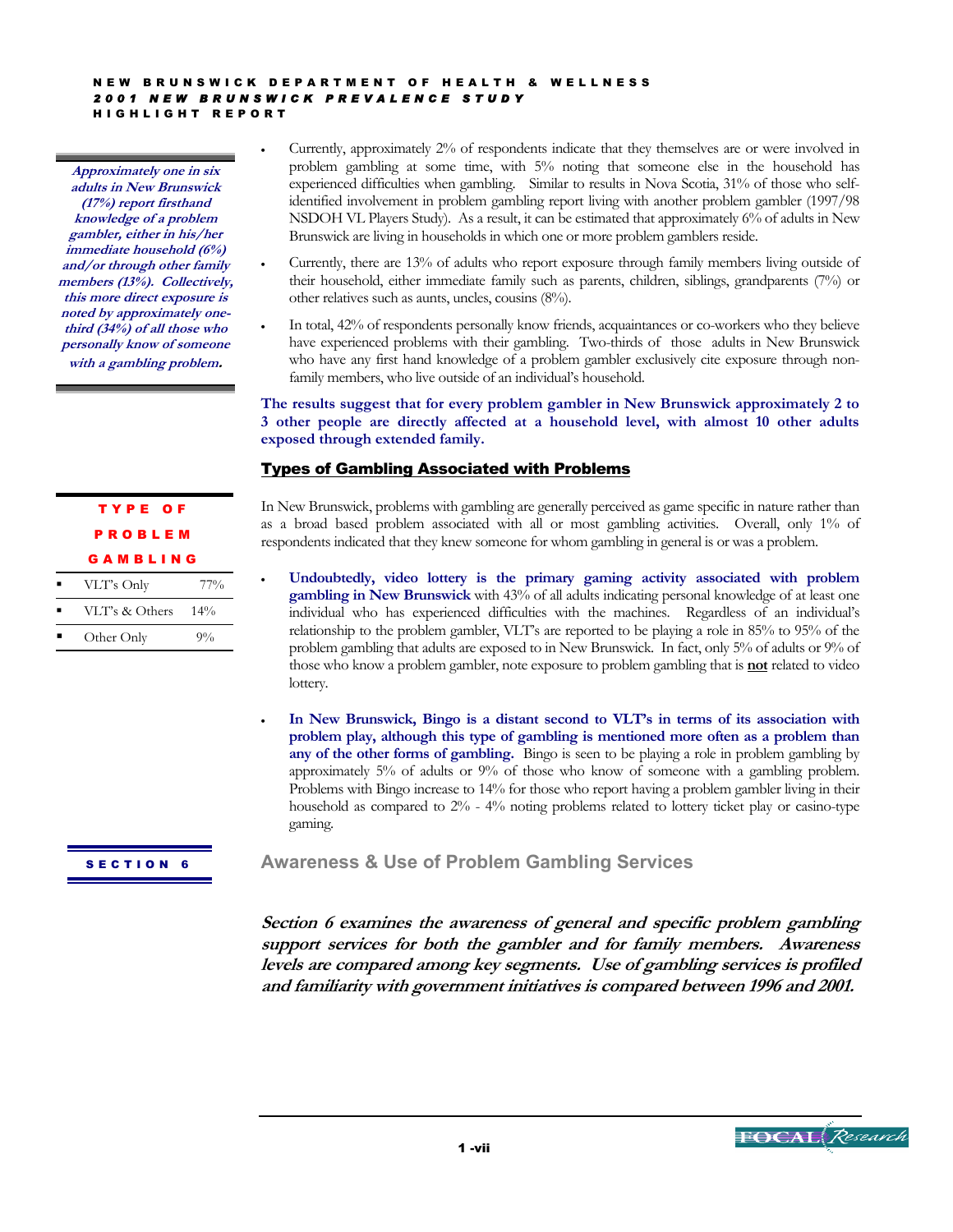**It appears that a significant proportion of the adult population is currently aware of the existence of problem gambling services in New Brunswick. However, results suggest there is additional room for improving awareness of support for the families and/or the informal support network of the problem gambler.** 

**While recognition of problem gambling support services is high, very few of those impacted are seeking out assistance from these services. Identifying barriers to use offers potential for increasing access.** 

**The majority of those seeking information or assistance are doing so to help someone else with a gambling problem. Thus, a critical component of problem gambling service in New Brunswick will be to provide support to the friends and family members in assisting the problem gambler.** 

**Compared to 1996, adults in NB are now less likely to be familiar with government initiatives related to gambling, are less likely to have seen related brochures and information, and have lower awareness of he Gambling Help Line** 

# Awareness of Problem Gambling Services

**Almost half (49%) of adults surveyed indicated that they had top-of-mind awareness of services or programs to address problem gambling in the province of New Brunswick. Awareness of services designed to specifically help problem gamblers was almost twice as high as awareness of such services to assist families and others impacted by problem gambling (48% versus 26%).**

When aided recall was used to prompt respondents, awareness of at least one potential source of problem gambling assistance increased dramatically to 88% of adults in the province. It appears that when reminded, the majority of adults in New Brunswick correctly identify the availability of GA (63%) and the Gambling Help Line (60%). Just slightly under half of adults in the province recognize Regional Addiction Services as providing assistance.

- The majority  $(60\%) +$  of all those with <u>any level of exposure to problem gambling</u> are aware of services to assist the problem gambler**.** As noted previously, knowledge of assistance for family members tends to be substantially lower. In fact, only 36% to 45% of those adults most likely to be affected by gambling are even aware such services exist in New Brunswick.
- When prompted for recall of the three principal sources of assistance available, awareness levels climb to almost 100% within all of the critical target groups, including those personally at moderate to high risk for problem gambling (100%), those exposed to problem gambling at a household level (98%), or through an extended family member (94%).

# Use of Problem Gambling Services

**Approximately 4% of respondents, representing approximately 23,000 adults in New Brunswick, have sought out information and/or assistance for problem gambling at some time in the past.**

- The majority of those seeking help (72%) are exclusively motivated by trying to assist others with a gambling problem. In total, only 1% of adults, representing approximately 29% of all those who have sought out assistance, indicated they were seeking help for a personal problem with gambling. Almost one-third of these individuals was acting on behalf of their own and someone else's interests.
- Of those adults who have ever tried to obtain help or information for a gambling problem, over half (55%) went to informal sources for assistance, primarily friends (29%), other family members (26%), and/or a spouse or partner (14%).
- Overall, the vast majority (80%) of those looking for information and help eventually approach more formal sources of assistance.

#### Those seeking Assistance by Exposure to Problem Gambling

While exposure to problem gambling is high  $(\approx 50\%$  of adults know of at least one problem gambler), only 8% of these same adults have sought out any information or assistance on the topic.

The proportion of adults seeking assistance increases, as their relationship to the problem gambler becomes closer and more relevant. **However, only one-quarter or less of those who either live with a problem gambler and/or have extended family members involved in problem gambling has actively sought out any assistance.** 

#### Familiarity with Government Initiatives

The results suggest that there has been a significant decline in the percent of adults who are familiar with government initiatives to create awareness of gambling related problems.Since 1996 adults opinion have shifted from being "*somewhat familiar*" (48% to 40%), to significantly more adults indicating they are "*not at all familiar*" (19% to 27%) with such government efforts. Moreover, the percent of adults exposed to any government materials on gambling such as pamphlets, brochures or other information, has dropped from 29% in 1996 to only 18% in 2001.

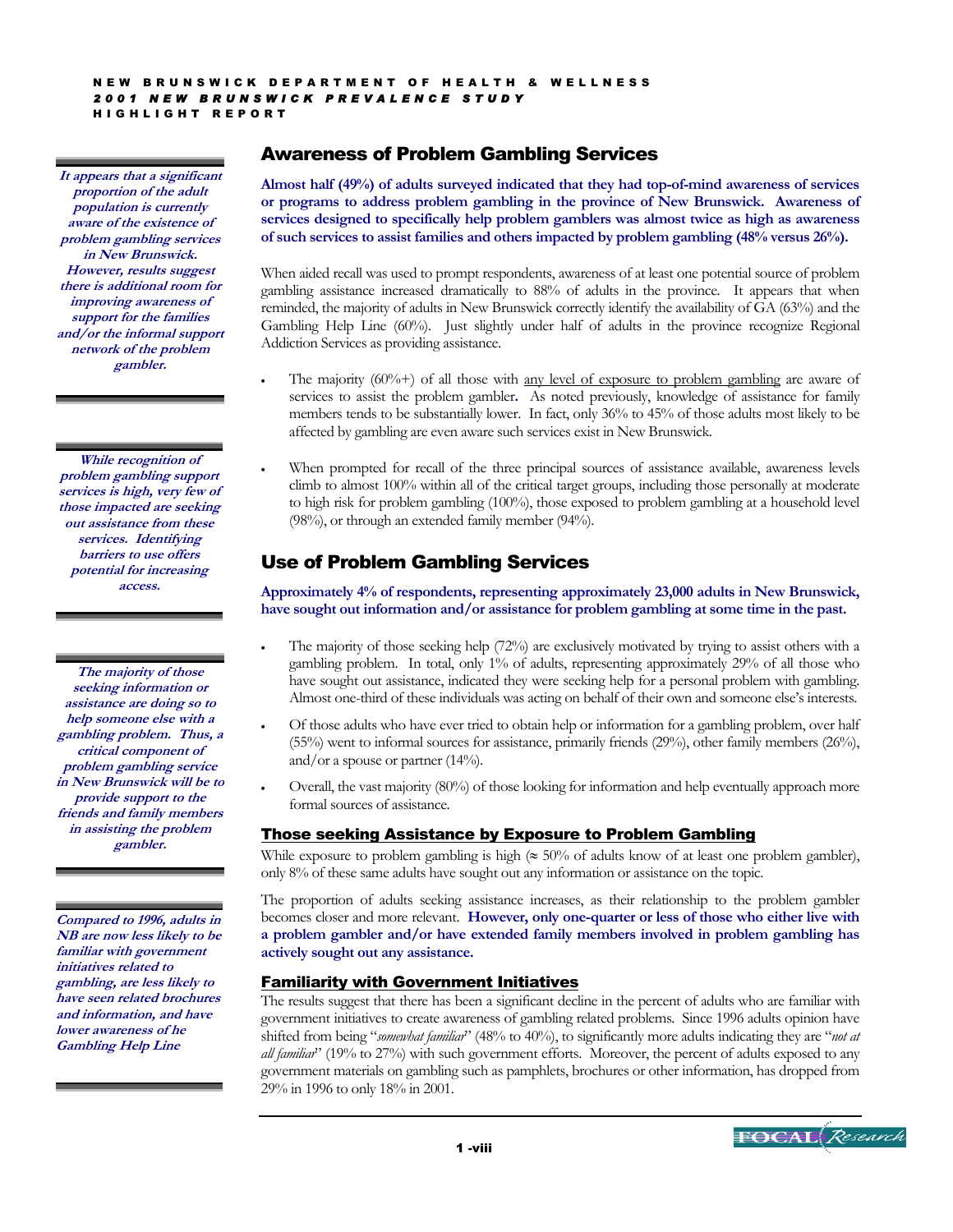#### SECTION 7

**Monitoring attitudes towards gambling alerts the government to potential discrepancies or growing gaps between policies and public opinion** 

**Overall, none of the gambling options measured received a majority of support. In fact, support is highest at 43% for restricting video lottery to a few selected locations within the province, followed by the current availability of lottery tickets gaming (38%) and bingo in bingo halls (35%).** 

**It appears that limited or restricted access to video lottery gambling would address the majority of opposition towards the current distribution of VLT's in the province with 43% of those surveyed only supportive of VLT"S under such a scenario. Only 6% support the status quo, with just over onequarter unlikely to support any option outside of prohibition or a ban.** 

**Attitudes Towards Gambling**

**Section 7 presents the response of adults towards the availability of six gambling options in New Brunswick. Opposition towards gambling is explored to identify the impact of changes specifically for VLT's and casino gambling.** 

**Attitudes Towards Various Gambling Options in New Brunswick** 



General availability of video lottery (14%) and the establishment of casino gambling, both independently (21%) or in conjunction with a tourist resort (29%), received the lowest levels of support. In all cases, most respondents were opposed to these gambling options, with video lottery drawing the highest level of opposition (60%) followed by the availability of casino gambling in New Brunswick (53%). Combining casino gambling with a tourist resort only slightly reduces disapproval for this potential gambling option, with 48% remaining opposed.

**To gain additional insight regarding attitudes towards video lottery, the responses were collectively examined for the current availability of video lottery and the option of restricted access. Based on responses to both questions, respondents were classified into one of four opinion categories:** 

- Overall, more than one-quarter of respondents (27%) can be characterized as **favouring an outright ban** on video lottery, while close to half (43%) indicate they would only be supportive of the availability of video lottery gambling **if access is restricted to a few specific sites**. Only 6% of respondents favour **unlimited availability** (primarily Regular Gamblers), and 25% are **neutral**  towards video lottery availability.
- Not surprisingly, Non-Gamblers are significantly more likely to favour a ban on video lottery (40%) than either Casual (27%) or Regular Gamblers (21%). Conversely, those who gamble are more likely than Non-Gamblers ( $\approx$ 45% vs. 33%) to endorse limitations placed on the availability of video lottery. This finding is consistent with past research that has found many players support limited access as a control mechanism in reducing or managing play.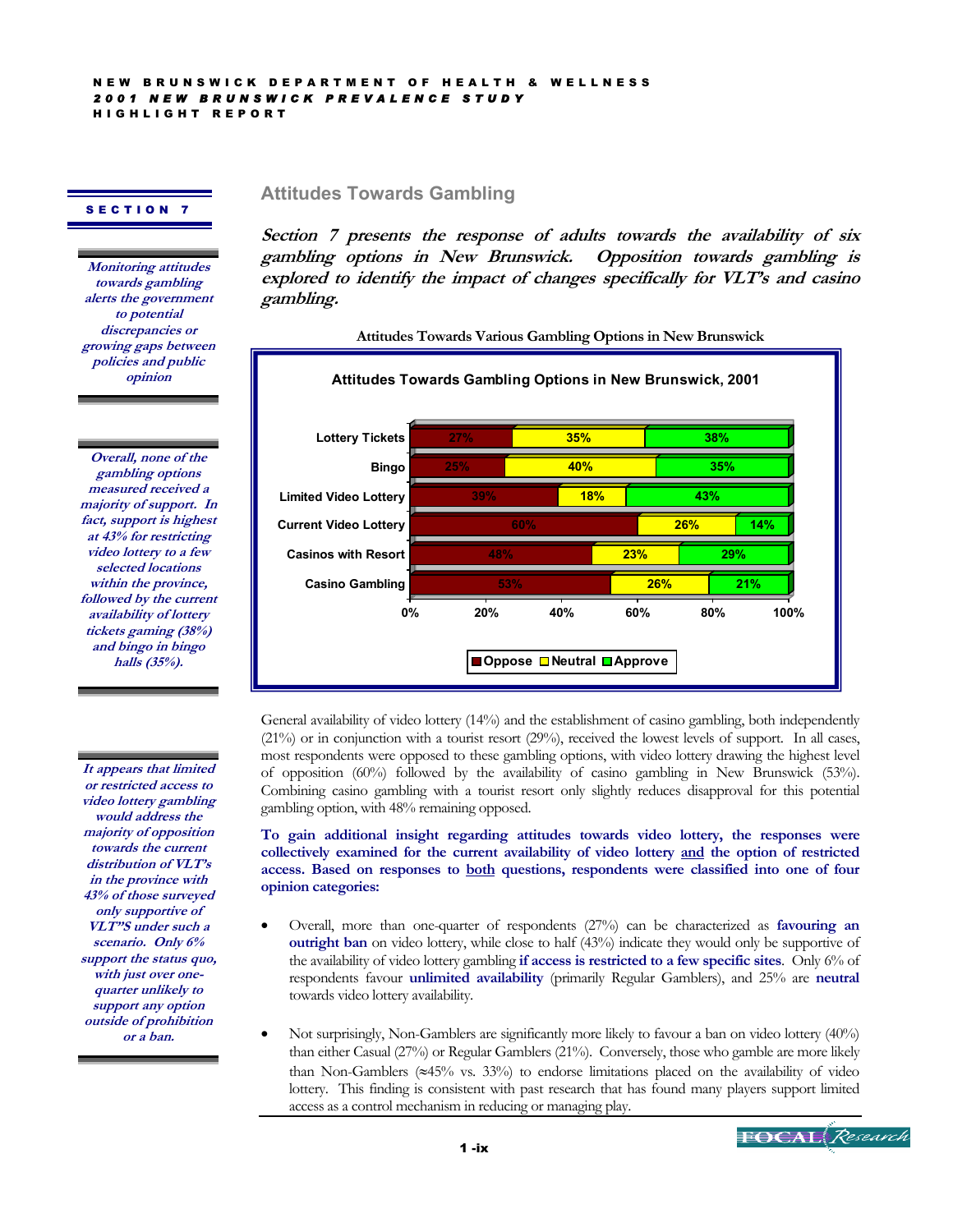HIGHLIGHT REPORT

#### SECTION 8

**Knowledge & Interest Levels for Specific Issues Related to Gambling**

*Section 8 evaluates the knowledge and interest levels for 10 specific gambling topics to identify information gaps and assist in prioritizing future research and communication initiatives* 

**Knowledge levels** indicate how informed adults in NB feel they are about specific gambling issues whereas **interest levels** indicate the extent to which adults are receptive to additional information and the relevance of the topic.

**The results suggest that there is considerable opportunity to increase knowledge of gambling issues in New Brunswick. Only 39% of adults consider themselves well informed on any of the issues measured.** 

- Adults are most likely to feel they are knowledgeable about **"How to play games of chance responsibly"** with 21% of adults surveyed noting that they were very well informed on this particular issue. Comparatively, 12% or fewer felt they were very knowledgeable about the remaining nine issues. In fact, the majority of respondents reported they were not at all knowledgeable for eight of the ten issues measured.
- Most adults have at least some knowledge of the "*impact of problem gambling in New Brunswick"* (61%) and the "*services available to help problem gamblers and their families*" (52%).
- Specifically, adults are least informed regarding **"the impact of gambling for seniors"** (77% are not at all knowledgeable), **"how games of chance are operated and regulated"** (70%), **"how the money from gambling is used"** (67%), and the **"impact of gambling on children and youth in NB"** (65%).

**Interest in obtaining information on gambling and problem gambling issues is high in New**  Brunswick. Over half of adults (54%) indicated they are <u>very interested</u> in receiving information **on at least one of the ten issues.** 

• A majority of adults expressed some level of interest in receiving information for four of the ten issues: **how the money from gambling is used in New Brunswick** (63%); **the impact of gambling on children and youth in New Brunswick** (63%); **the impact of gambling on seniors in New Brunswick** (51%); and **the amount of money generated by gambling in New Brunswick** (51%).

MEASURED

How to play games of chance

GAMBLING ISSUES

responsibly

Early warning signs of

problem gambling

Impact of problem gambling

in NB

Services available to help

problem gamblers and families

Odds of winning for games of

chance in NB

Amount of money generated

by gambling

Impact of gambling for

children & youth in NB

How games of chance are

operated and regulated in NB

How money from gambling is

used in NB